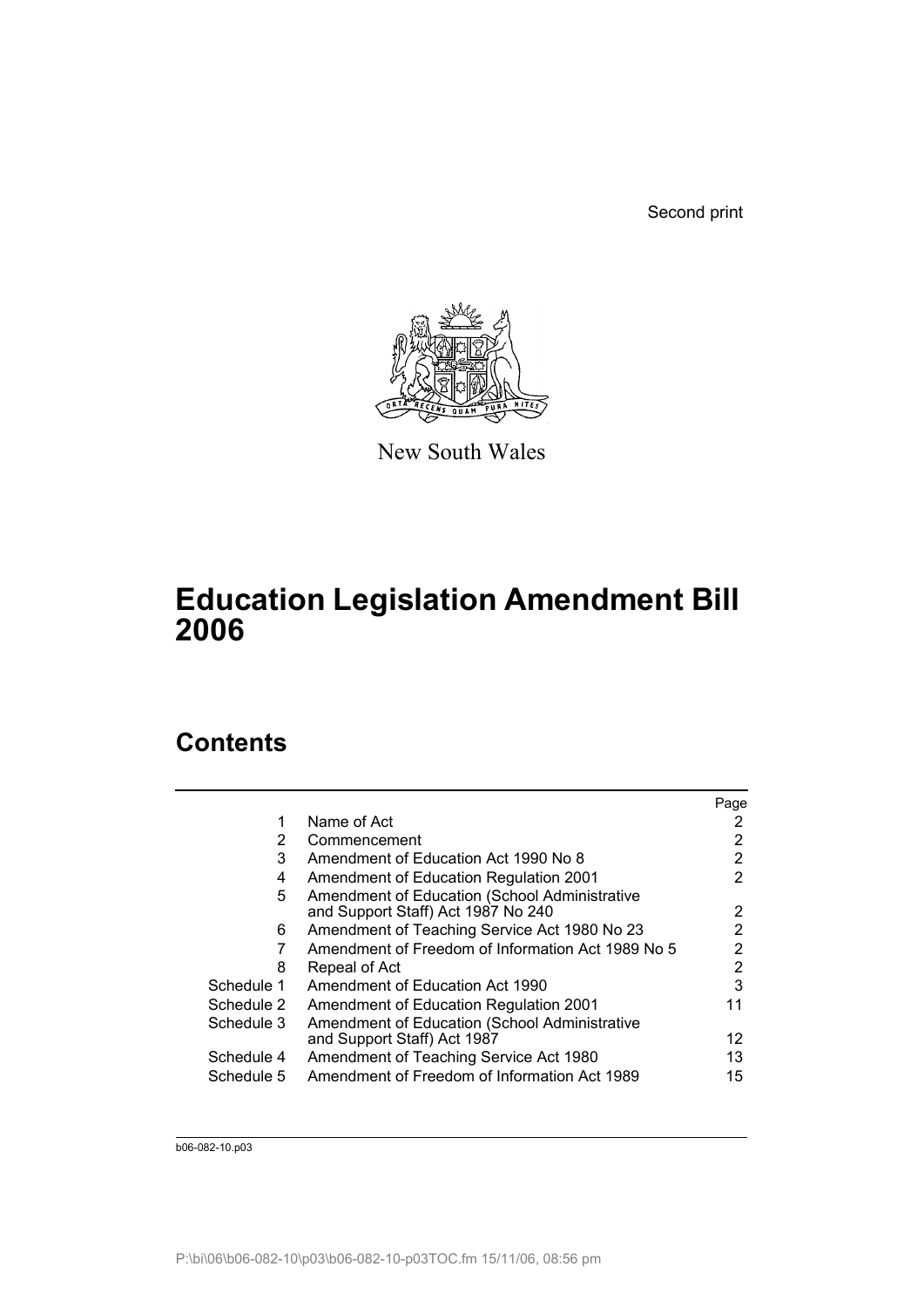Contents

Page

Contents page 2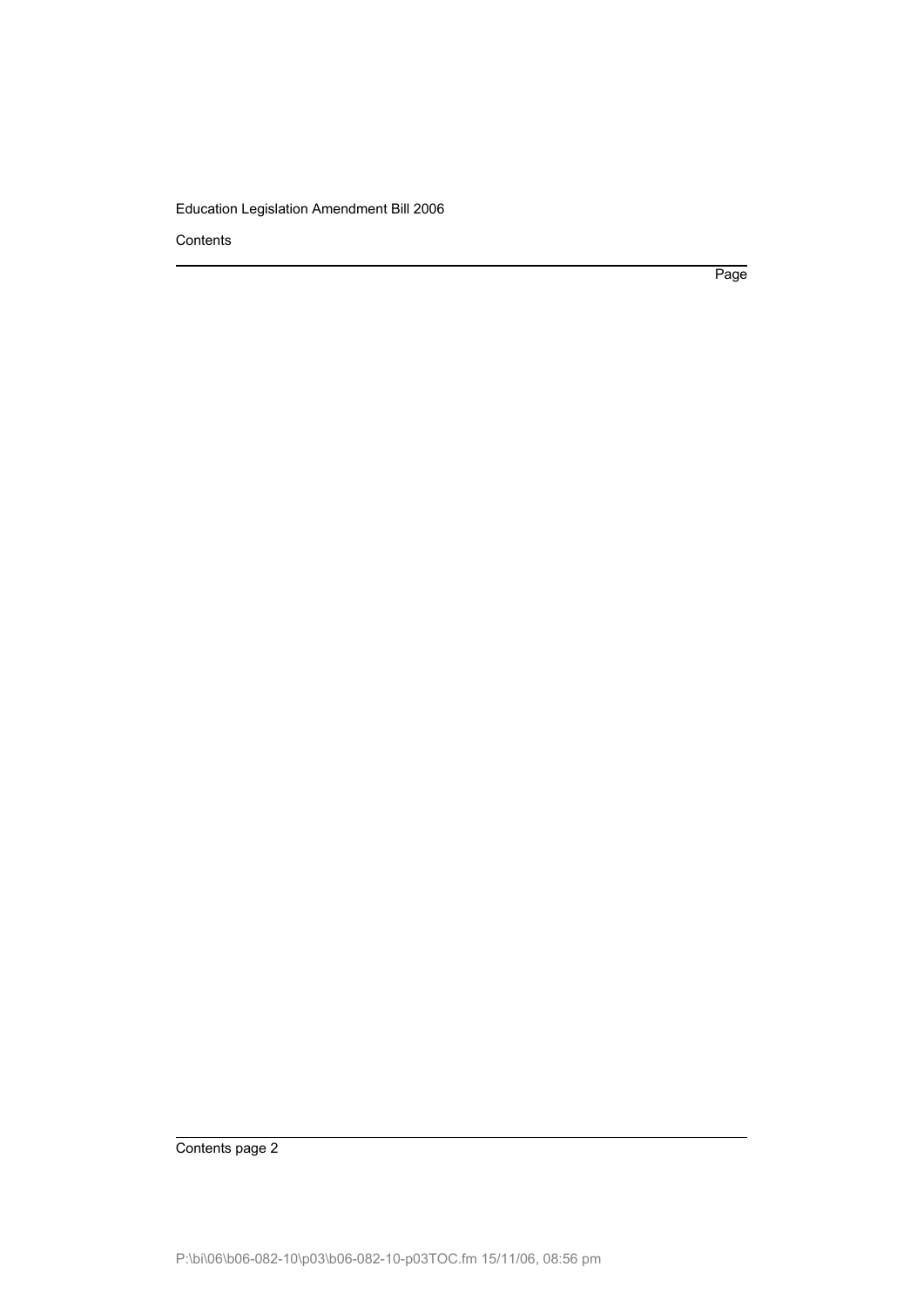*This PUBLIC BILL, originated in the LEGISLATIVE ASSEMBLY and, having this day passed, is now ready for presentation to the LEGISLATIVE COUNCIL for its concurrence.*

> *Clerk of the Legislative Assembly. Legislative Assembly,*



New South Wales

# **Education Legislation Amendment Bill 2006**

Act No , 2006

An Act to amend the *Education Act 1990* with respect to students, with respect to compulsory schooling and with respect to reports; to amend the *Education (School Administrative and Support Staff) Act 1987* with respect to delegations; to amend the *Teaching Service Act 1980* with respect to the making of regulations under that Act; to amend the *Freedom of Information Act 1989* in relation to information about students; and for other purposes.

*EXAMINED*

*Chairman of Committees*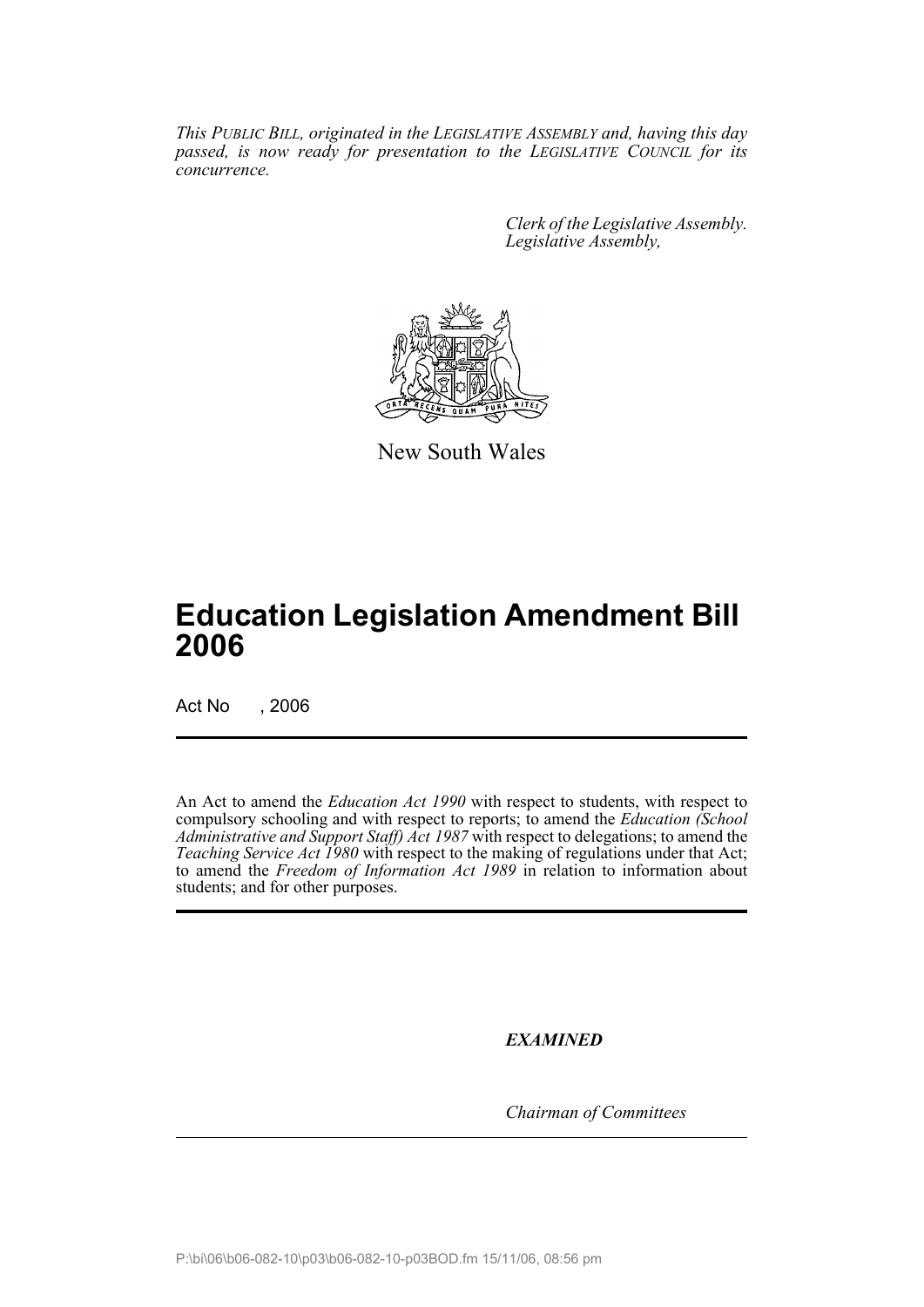<span id="page-3-7"></span><span id="page-3-6"></span><span id="page-3-5"></span><span id="page-3-4"></span><span id="page-3-3"></span><span id="page-3-2"></span><span id="page-3-1"></span><span id="page-3-0"></span>

|              |                                                                                     | The Legislature of New South Wales enacts:                                                                                                                | $\mathbf{1}$        |  |
|--------------|-------------------------------------------------------------------------------------|-----------------------------------------------------------------------------------------------------------------------------------------------------------|---------------------|--|
| 1            |                                                                                     | <b>Name of Act</b>                                                                                                                                        | $\overline{2}$      |  |
|              |                                                                                     | This Act is the Education Legislation Amendment Act 2006.                                                                                                 | 3                   |  |
| $\mathbf{2}$ |                                                                                     | Commencement                                                                                                                                              | $\overline{4}$      |  |
|              | (1)                                                                                 | This Act commences on the date of assent to this Act, except as<br>provided by this section.                                                              | $\sqrt{5}$<br>6     |  |
|              | (2)                                                                                 | Section 7 and Schedules 1 [5] and 5 commence on a day or days to be<br>appointed by proclamation.                                                         | $\overline{7}$<br>8 |  |
| 3            |                                                                                     | <b>Amendment of Education Act 1990 No 8</b>                                                                                                               | 9                   |  |
|              |                                                                                     | The <i>Education Act 1990</i> is amended as set out in Schedule 1.                                                                                        | 10                  |  |
| 4            |                                                                                     | <b>Amendment of Education Regulation 2001</b>                                                                                                             | 11                  |  |
|              |                                                                                     | The <i>Education Regulation 2001</i> is amended as set out in Schedule 2.                                                                                 | 12                  |  |
| 5            | Amendment of Education (School Administrative and Support Staff)<br>Act 1987 No 240 |                                                                                                                                                           |                     |  |
|              |                                                                                     | The Education (School Administrative and Support Staff) Act 1987 is<br>amended as set out in Schedule 3.                                                  | 15<br>16            |  |
| 6            |                                                                                     | Amendment of Teaching Service Act 1980 No 23                                                                                                              | 17                  |  |
|              |                                                                                     | The Teaching Service Act 1980 is amended as set out in Schedule 4.                                                                                        | 18                  |  |
| 7            |                                                                                     | Amendment of Freedom of Information Act 1989 No 5                                                                                                         | 19                  |  |
|              |                                                                                     | The Freedom of Information Act 1989 is amended as set out in<br>Schedule 5.                                                                               | 20<br>21            |  |
| 8            |                                                                                     | <b>Repeal of Act</b>                                                                                                                                      | 22                  |  |
|              | (1)                                                                                 | This Act is repealed on the day following the day on which all of the<br>provisions of this Act have commenced.                                           | 23<br>24            |  |
|              | (2)                                                                                 | The repeal of this Act does not, because of the operation of section 30<br>of the <i>Interpretation Act 1987</i> , affect any amendment made by this Act. | 25<br>26            |  |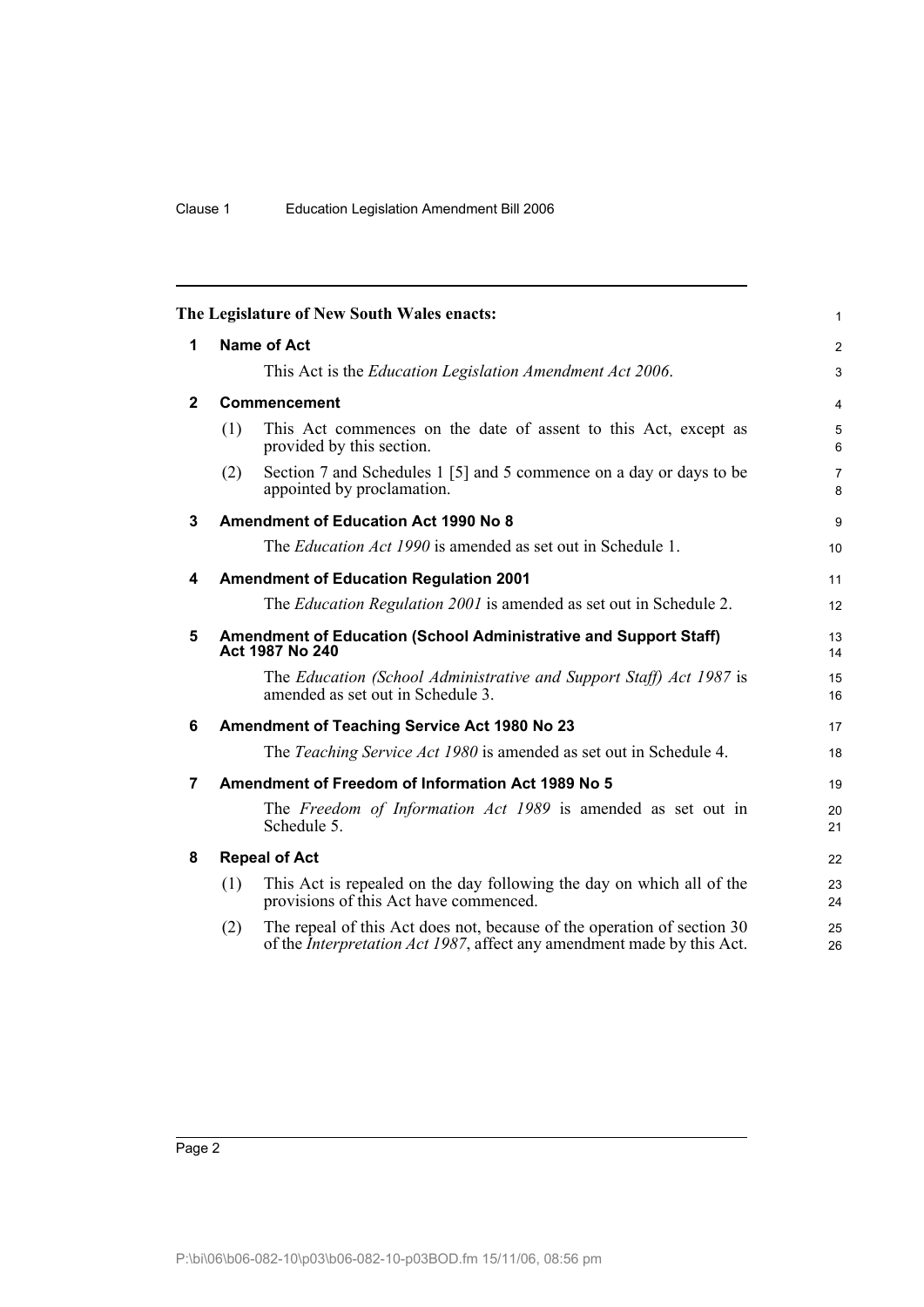Amendment of Education Act 1990 Schedule 1

<span id="page-4-0"></span>

|       | <b>Schedule 1</b>            | <b>Amendment of Education Act 1990</b>                                                                                              | $\mathbf{1}$        |
|-------|------------------------------|-------------------------------------------------------------------------------------------------------------------------------------|---------------------|
|       |                              | (Section 3)                                                                                                                         | 2                   |
| [1]   | <b>Section 3 Definitions</b> |                                                                                                                                     | 3                   |
|       |                              | Insert in alphabetical order in section $3(1)$ :                                                                                    | $\overline{4}$      |
|       |                              | <b>Director-General</b> means the Director-General of the Department<br>of Education and Training.                                  | 5                   |
|       |                              | <b>TAFE</b> establishment has the same meaning as it has in the                                                                     | 6<br>$\overline{7}$ |
|       |                              | Technical and Further Education Commission Act 1990.                                                                                | 8                   |
| [2]   |                              | Section 18A Publication of results of certain tests and other matters                                                               | 9                   |
|       |                              | Omit "or other assessments" from section 18A (1) (b).                                                                               | 10 <sup>1</sup>     |
|       |                              | Insert instead "and related assessments".                                                                                           | 11                  |
| $[3]$ | Section 18A (1A)             |                                                                                                                                     | 12                  |
|       |                              | Insert after section $18A(1)$ :                                                                                                     | 13                  |
|       | (1A)                         | The regulations may also make provision for or with respect to                                                                      | 14                  |
|       |                              | the extent to which information contained in periodic reports to<br>parents on student achievement may be publicly revealed or must | 15<br>16            |
|       |                              | be kept confidential.                                                                                                               | 17                  |
| [4]   | 116 (2) (c) and 119          | Sections 26 (1), (2) and (4), 28 (5) (b), 34 (3), 35 (3) and (5), 100 (2) (a),                                                      | 18<br>19            |
|       |                              | Omit "of School Education" wherever occurring.                                                                                      | 20                  |
| [5]   | Part 5A                      |                                                                                                                                     | 21                  |
|       | Insert after section 26:     |                                                                                                                                     | 22                  |
|       |                              | Part 5A Health and safety risks at schools arising                                                                                  | 23                  |
|       |                              | from student behaviour                                                                                                              | 24                  |
|       | <b>Division 1</b>            | <b>Preliminary</b>                                                                                                                  | 25                  |
|       | 26A                          | <b>Definitions</b>                                                                                                                  | 26                  |
|       |                              | In this Part:                                                                                                                       | 27                  |
|       |                              | <i>enrolment</i> includes prospective and continuing enrolment.                                                                     | 28                  |
|       |                              | <i>guidelines</i> means the guidelines under Division 4.                                                                            | 29                  |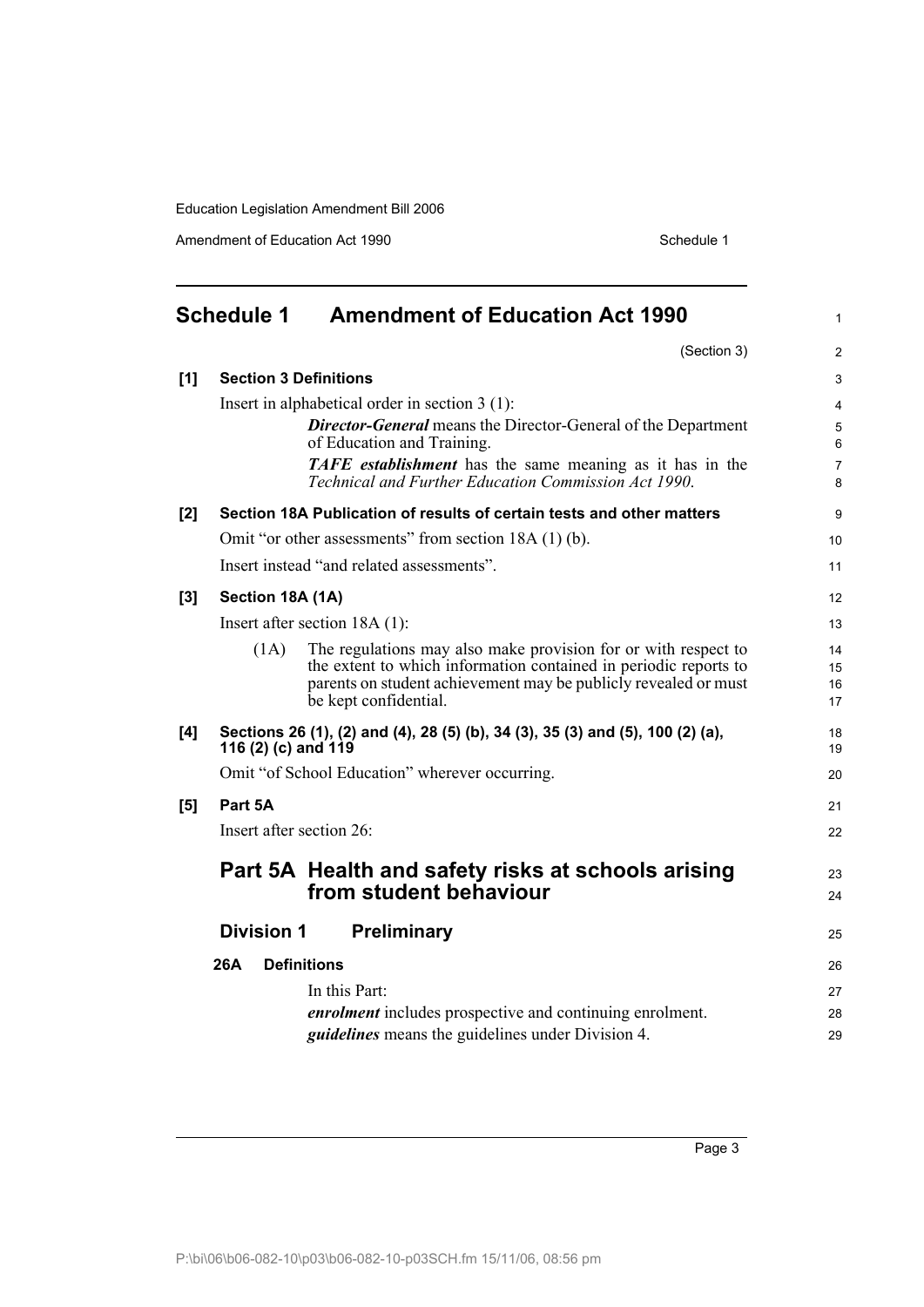Schedule 1 Amendment of Education Act 1990

|     |                   |          | <b>non-government schools authority</b> means an approved authority<br>for a system of non-government schools within the meaning of<br>section 40.                                                                       | $\mathbf{1}$<br>$\overline{c}$<br>3 |
|-----|-------------------|----------|--------------------------------------------------------------------------------------------------------------------------------------------------------------------------------------------------------------------------|-------------------------------------|
|     |                   |          | <i>relevant agency</i> —see section 26C.                                                                                                                                                                                 | 4                                   |
|     |                   |          | school<br><i>school</i> means<br>government<br>registered<br>a<br>or a<br>non-government school.                                                                                                                         | 5<br>6                              |
|     |                   |          | student includes:                                                                                                                                                                                                        | $\overline{7}$                      |
|     |                   | (a)      | a student who is above the age of 18 years, and                                                                                                                                                                          | 8                                   |
|     |                   | (b)      | a prospective student.                                                                                                                                                                                                   | 9                                   |
|     | <b>Division 2</b> |          | <b>Obtaining information about students</b>                                                                                                                                                                              | 10                                  |
| 26B |                   |          | Purpose of obtaining information about students                                                                                                                                                                          | 11                                  |
|     | (1)               |          | Information may be obtained under this Division solely for the<br>purposes of assisting the Director-General or schools:                                                                                                 | 12<br>13                            |
|     |                   | (a)      | to assess whether the enrolment of a particular student at a<br>school is likely to constitute a risk (because of the<br>behaviour of the student) to the health or safety of any<br>person (including the student), and | 14<br>15<br>16<br>17                |
|     |                   | (b)      | to develop and maintain strategies to eliminate or minimise<br>any such risk.                                                                                                                                            | 18<br>19                            |
|     | (2)               |          | However, nothing in this Division operates to prevent the<br>provision or disclosure of information as required or permitted by<br>or under any other Act or law.                                                        | 20<br>21<br>22                      |
| 26C |                   | students | Relevant agencies from which information may be obtained about                                                                                                                                                           | 23<br>24                            |
|     | (1)               |          | Information may be obtained in accordance with this Division<br>from any one or more of the following ( <i>relevant agencies</i> ):                                                                                      | 25<br>26                            |
|     |                   | (a)      | schools,                                                                                                                                                                                                                 | 27                                  |
|     |                   | (b)      | the Department of Education and Training,                                                                                                                                                                                | 28                                  |
|     |                   | (c)      | a non-government schools authority,                                                                                                                                                                                      | 29                                  |
|     |                   | (d)      | the TAFE Commission and TAFE establishments,                                                                                                                                                                             | 30                                  |
|     |                   | (e)      | public health organisations within the meaning of the<br>Health Services Act 1997,                                                                                                                                       | 31<br>32                            |
|     |                   | (f)      | the Department of Ageing, Disability and Home Care,                                                                                                                                                                      | 33                                  |
|     |                   | (g)      | the Department of Community Services,                                                                                                                                                                                    | 34                                  |
|     |                   | (h)      | the Department of Juvenile Justice,                                                                                                                                                                                      | 35                                  |
|     |                   | (i)      | NSW Police,                                                                                                                                                                                                              | 36                                  |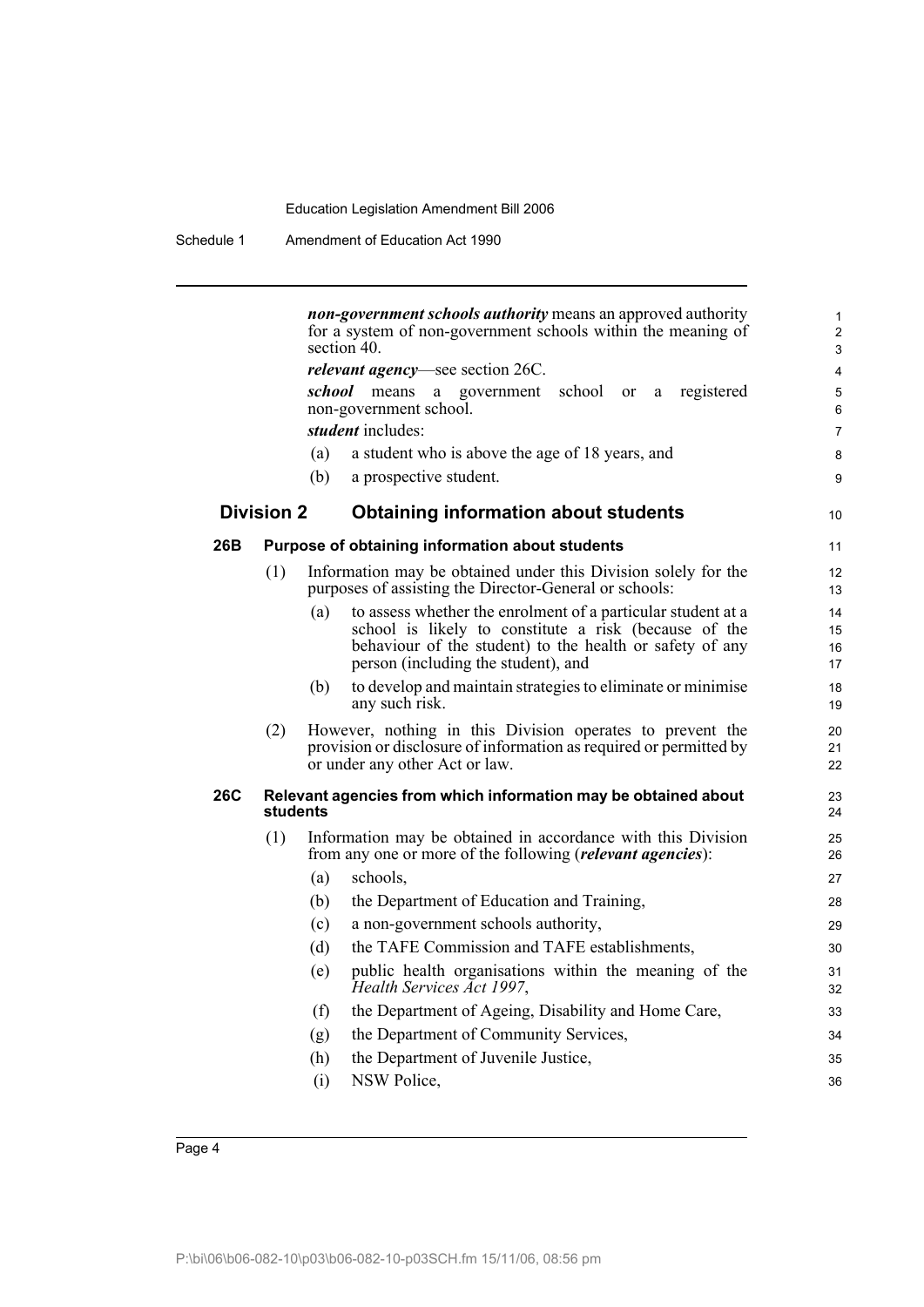Amendment of Education Act 1990 Schedule 1

|     |     | any other agency prescribed by the regulations.<br>(i)                                                                                                                                                                                                                                                                            | 1                          |
|-----|-----|-----------------------------------------------------------------------------------------------------------------------------------------------------------------------------------------------------------------------------------------------------------------------------------------------------------------------------------|----------------------------|
|     | (2) | For the purposes of this Division, memoranda of understanding<br>for the provision of information to:                                                                                                                                                                                                                             | 2<br>3                     |
|     |     | schools, or<br>(a)                                                                                                                                                                                                                                                                                                                | 4                          |
|     |     | (b)<br>a non-government schools authority, or                                                                                                                                                                                                                                                                                     | 5                          |
|     |     | (c)<br>the Department of Education and Training,                                                                                                                                                                                                                                                                                  | 6                          |
|     |     | may be entered into, in accordance with the guidelines, between<br>any one or more relevant agencies.                                                                                                                                                                                                                             | 7<br>8                     |
| 26D |     | Obtaining information about particular students                                                                                                                                                                                                                                                                                   | 9                          |
|     | (1) | The Department of Education and Training, a non-government<br>schools authority or a school may request a relevant agency to<br>provide such information about a particular student as would<br>assist in making an assessment, or developing or maintaining<br>strategies, of the kind referred to in section $\overline{2}6B$ . | 10<br>11<br>12<br>13<br>14 |
|     | (2) | The Department, authority or school may provide the relevant<br>agency with such information about the student as may assist the<br>agency to provide the information sought.                                                                                                                                                     | 15<br>16<br>17             |
|     | (3) | A relevant agency has a duty to provide information sought under<br>this section if the agency has the information in its possession or<br>under its control.                                                                                                                                                                     | 18<br>19<br>20             |
|     | (4) | Information obtained under this section may be passed on to<br>other schools, the Department or a non-government schools<br>authority (or to any other person or body as permitted by this Act<br>or the guidelines).                                                                                                             | 21<br>22<br>23<br>24       |
|     | (5) | Information of the kind referred to in subsection (1) may be<br>provided by one school to another school at which the student<br>concerned enrols:                                                                                                                                                                                | 25<br>26<br>27             |
|     |     | without the need for any request from the other school, and<br>(a)                                                                                                                                                                                                                                                                | 28                         |
|     |     | regardless of whether the information was obtained under<br>(b)<br>this section or otherwise.                                                                                                                                                                                                                                     | 29<br>30                   |
|     | (6) | However, this section:                                                                                                                                                                                                                                                                                                            | 31                         |
|     |     | does not authorise or require the provision of information<br>(a)<br>if its disclosure is prohibited by:                                                                                                                                                                                                                          | 32<br>33                   |
|     |     | section 20G, 20P or 23 of the Health Administration<br>(i)<br>Act 1982, or                                                                                                                                                                                                                                                        | 34<br>35                   |
|     |     | section 29 $(1)$ (f) of the <i>Children and Young Persons</i><br>(ii)<br>(Care and Protection) Act 1998, and                                                                                                                                                                                                                      | 36<br>37                   |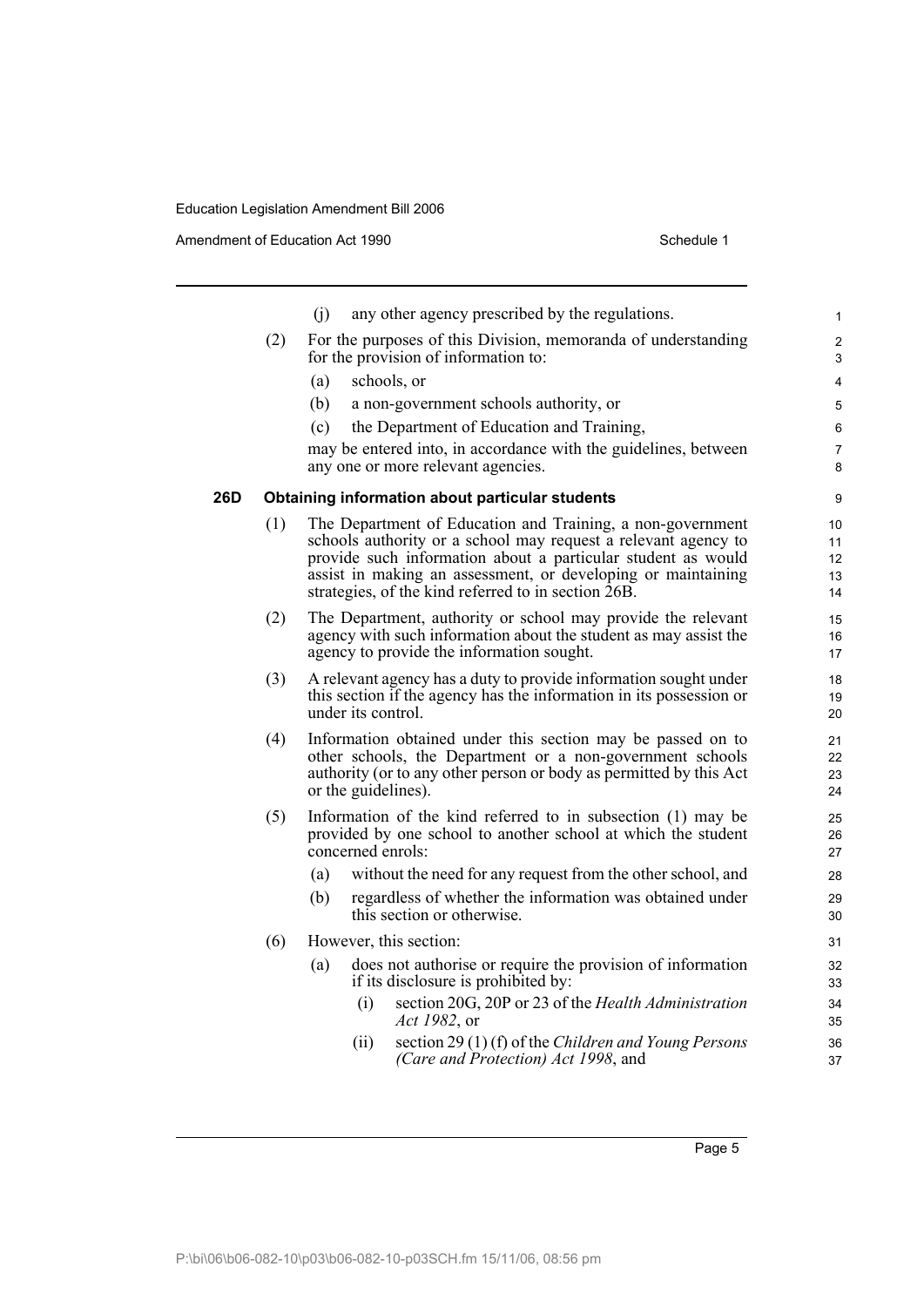Schedule 1 Amendment of Education Act 1990

|     |     | (b)        | does not require the provision of information if the<br>guidelines authorise the relevant agency to refuse to<br>provide the information.                                                                                                                                              | $\mathbf{1}$<br>$\overline{\mathbf{c}}$<br>3 |
|-----|-----|------------|----------------------------------------------------------------------------------------------------------------------------------------------------------------------------------------------------------------------------------------------------------------------------------------|----------------------------------------------|
| 26E |     | strategies | Consultation during assessment of risk and development of                                                                                                                                                                                                                              | 4<br>5                                       |
|     |     | provide:   | In making an assessment, and (if necessary) developing a<br>strategy, referred to in section 26B, the Director-General or<br>school (as the case may be) must, unless the guidelines otherwise                                                                                         | 6<br>7<br>8<br>9                             |
|     |     | (a)        | consult the student concerned and the parents or a parent<br>of the student, and                                                                                                                                                                                                       | 10<br>11                                     |
|     |     | (b)        | disclose to the student, parent or parents any relevant<br>information obtained under this Division.                                                                                                                                                                                   | 12<br>13                                     |
| 26F |     |            | No offence or liability for disclosure of information                                                                                                                                                                                                                                  | 14                                           |
|     | (1) |            | An Act or law that prohibits the disclosure of information does<br>not operate to prevent the provision of information under this<br>Division. This subsection applies unless its operation is expressly<br>excluded by this or some other Act.                                        | 15<br>16<br>17<br>18                         |
|     | (2) |            | Subsection (1) does not apply to a disclosure of information that<br>is prohibited by:                                                                                                                                                                                                 | 19<br>20                                     |
|     |     | (a)        | section 20G, 20P or 23 of the Health Administration Act<br>1982, or                                                                                                                                                                                                                    | 21<br>22                                     |
|     |     | (b)        | section 29 (1) (f) of the Children and Young Persons (Care<br>and Protection) Act 1998.                                                                                                                                                                                                | 23<br>24                                     |
|     | (3) |            | If information about a student is provided under this Division in<br>good faith and with reasonable care:                                                                                                                                                                              | 25<br>26                                     |
|     |     | (a)        | no liability for defamation is incurred because of the<br>provision of the information, and                                                                                                                                                                                            | 27<br>28                                     |
|     |     | (b)        | the provision of the information does not constitute a<br>ground for any other civil proceedings, and                                                                                                                                                                                  | 29<br>30                                     |
|     |     | (c)        | the provision of the information does not constitute a<br>breach of professional etiquette or ethics or a departure<br>from accepted standards of professional conduct.                                                                                                                | 31<br>32<br>33                               |
|     |     |            | Note. If the information is provided in the form of a document, the<br>document is an exempt document for the purposes of the Freedom of<br>Information Act 1989 (except in relation to the student, the student's<br>parents and any person nominated by the student or the student's | 34<br>35<br>36<br>37                         |

parents)—see clause 20 (1) (h) and (4) of Schedule 1 to that Act.

38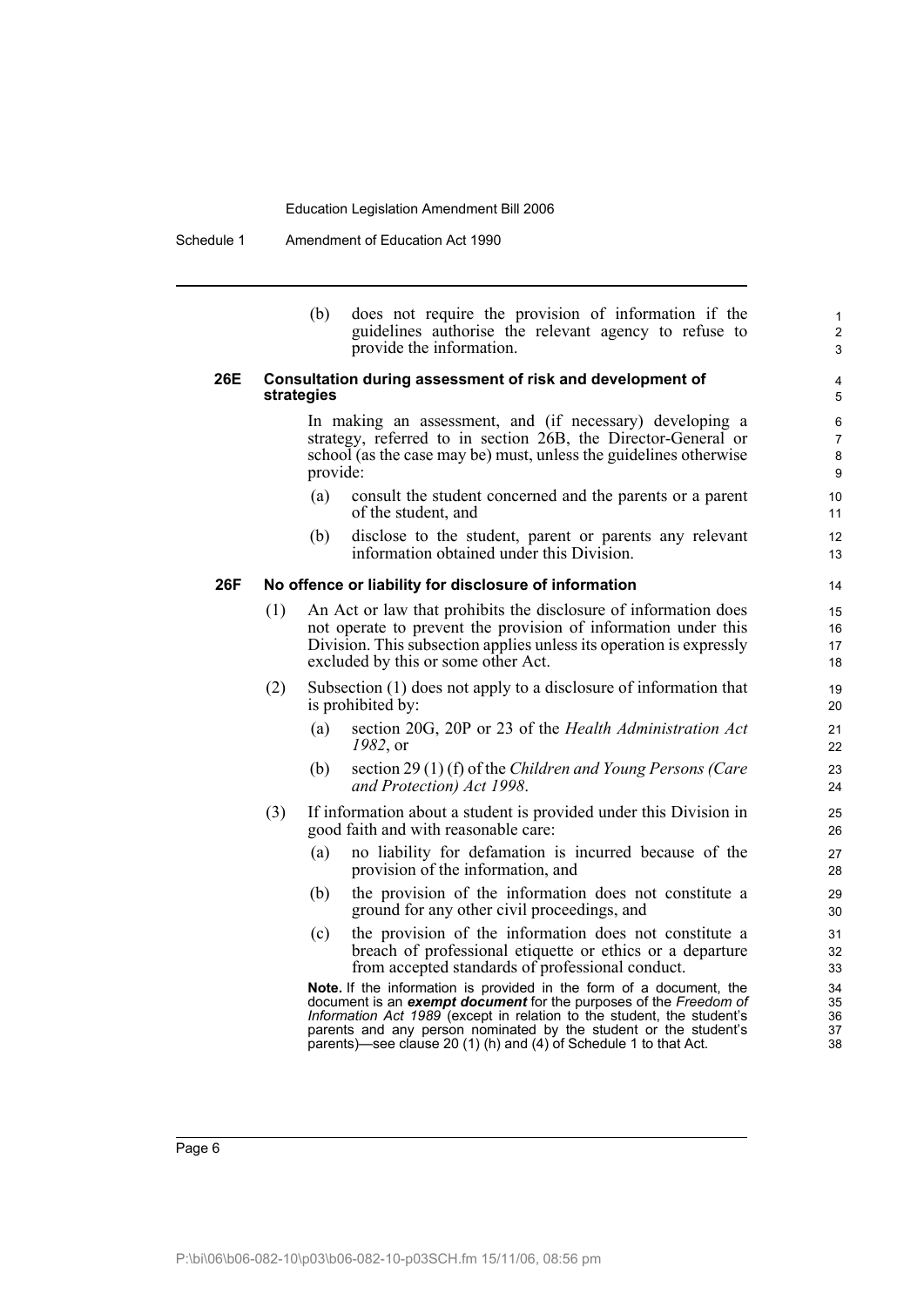Amendment of Education Act 1990 **Schedule 1** Schedule 1

#### **Division 3 Directions about enrolment at government schools 26G Operation of Division** (1) This Division has effect despite any entitlement to enrolment at a government school under section 34 (1) or (2). (2) Nothing in this Division affects the operation of section 34 (4). **26H Directions about enrolment** (1) The Director-General may direct that a student is not to be enrolled at any government school other than a government school of a kind specified in the direction. (2) A direction under this section may be given only if the Director-General believes on reasonable grounds that the enrolment of the student otherwise than as permitted by the direction would constitute a risk (because of the behaviour of the student) to the health or safety of any person (including the student). (3) A student is not to be enrolled at a government school in contravention of a direction in force under this section. (4) Any facility conducted by the State for the purpose of educating students in Kindergarten or any of Years 1–12 is taken to be a government school for the purpose of a direction under this section and, for that purpose, may be so referred to in the guidelines. **26I Representations by student, parents and others** (1) Before a direction is given under this Division: (a) the Director-General must ensure that the student the subject of the proposed direction, the parents or a parent of the student and any other person identified in the guidelines for the purposes of this section: (i) is given access to the information that gave rise to the proposed direction, and (ii) is given written notice of the grounds for the proposed direction, and (iii) is given an opportunity to make representations (whether oral or written, or both oral and written, as the student, parent or other person chooses) in relation to the information and the proposed direction, and 1  $\overline{2}$ 3 4 5 6 7 8 9 10 11 12 13 14 15 16 17 18 19 20 21 22 23 24 25 26 27 28 29 30 31 32 33 34 35 36 37 38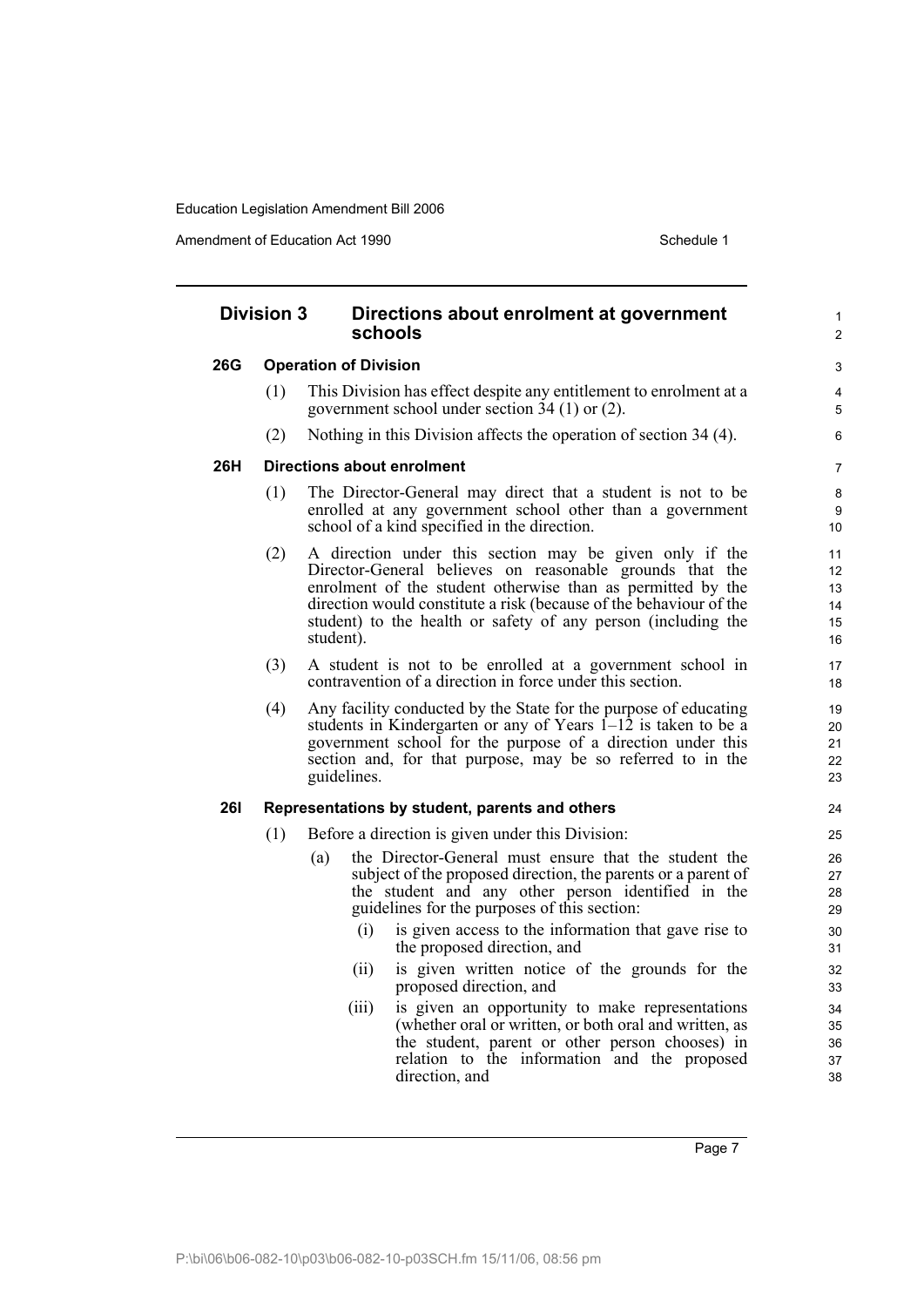|     |                   | (b)        | the Director-General must take into consideration any<br>representations so made.                                                                                                                                                      | 1<br>$\overline{2}$ |
|-----|-------------------|------------|----------------------------------------------------------------------------------------------------------------------------------------------------------------------------------------------------------------------------------------|---------------------|
|     | (2)               |            | However, the guidelines may provide that the access, notice and<br>opportunity required by this section may be withheld, in the<br>circumstances specified in the guidelines, from any person<br>referred to in this section.          | 3<br>4<br>5<br>6    |
|     | (3)               |            | Guidelines referred to in subsection (2) must require the access,<br>notice and opportunity concerned to be given to at least one adult<br>person referred to in this section (who may be the student, if the<br>student is an adult). | 7<br>8<br>9<br>10   |
| 26J |                   |            | <b>Notice of direction</b>                                                                                                                                                                                                             | 11                  |
|     |                   |            | The Director-General is to give written notice of a direction<br>under this Division and of the grounds for the direction:                                                                                                             | 12<br>13            |
|     |                   | (a)        | to the student concerned, and                                                                                                                                                                                                          | 14                  |
|     |                   | (b)        | to the parents or a parent of the student (unless the<br>guidelines otherwise provide).                                                                                                                                                | 15<br>16            |
| 26K |                   |            | Variation and revocation of direction                                                                                                                                                                                                  | 17                  |
|     |                   | Division:  | The Director-General may vary or revoke a direction under this                                                                                                                                                                         | 18<br>19            |
|     |                   | (a)        | on the application of the student concerned, or                                                                                                                                                                                        | 20                  |
|     |                   | (b)        | on the application of a parent of the student, or                                                                                                                                                                                      | 21                  |
|     |                   | (c)        | on the Director-General's own initiative.                                                                                                                                                                                              | 22                  |
|     | <b>Division 4</b> |            | <b>Guidelines</b>                                                                                                                                                                                                                      | 23                  |
| 26L |                   |            | <b>Issue of guidelines</b>                                                                                                                                                                                                             | 24                  |
|     | (1)               | this Part. | The Minister may from time to time issue guidelines (not<br>inconsistent with this Act or the regulations) for the purposes of                                                                                                         | 25<br>26<br>27      |
|     | (2)               |            | The guidelines must make provision with respect to each of the<br>following matters:                                                                                                                                                   | 28<br>29            |
|     |                   | (a)        | the general principles that a person must bear in mind<br>when exercising a function under this Part,                                                                                                                                  | 30<br>31            |
|     |                   | (b)        | for the purposes of section 26B, matters that are likely to<br>constitute a risk to the health or safety of any person,                                                                                                                | 32<br>33            |
|     |                   | (c)        | the way in which assessments of the kind referred to in<br>section 26B are to be carried out,                                                                                                                                          | 34<br>35            |
|     |                   |            |                                                                                                                                                                                                                                        |                     |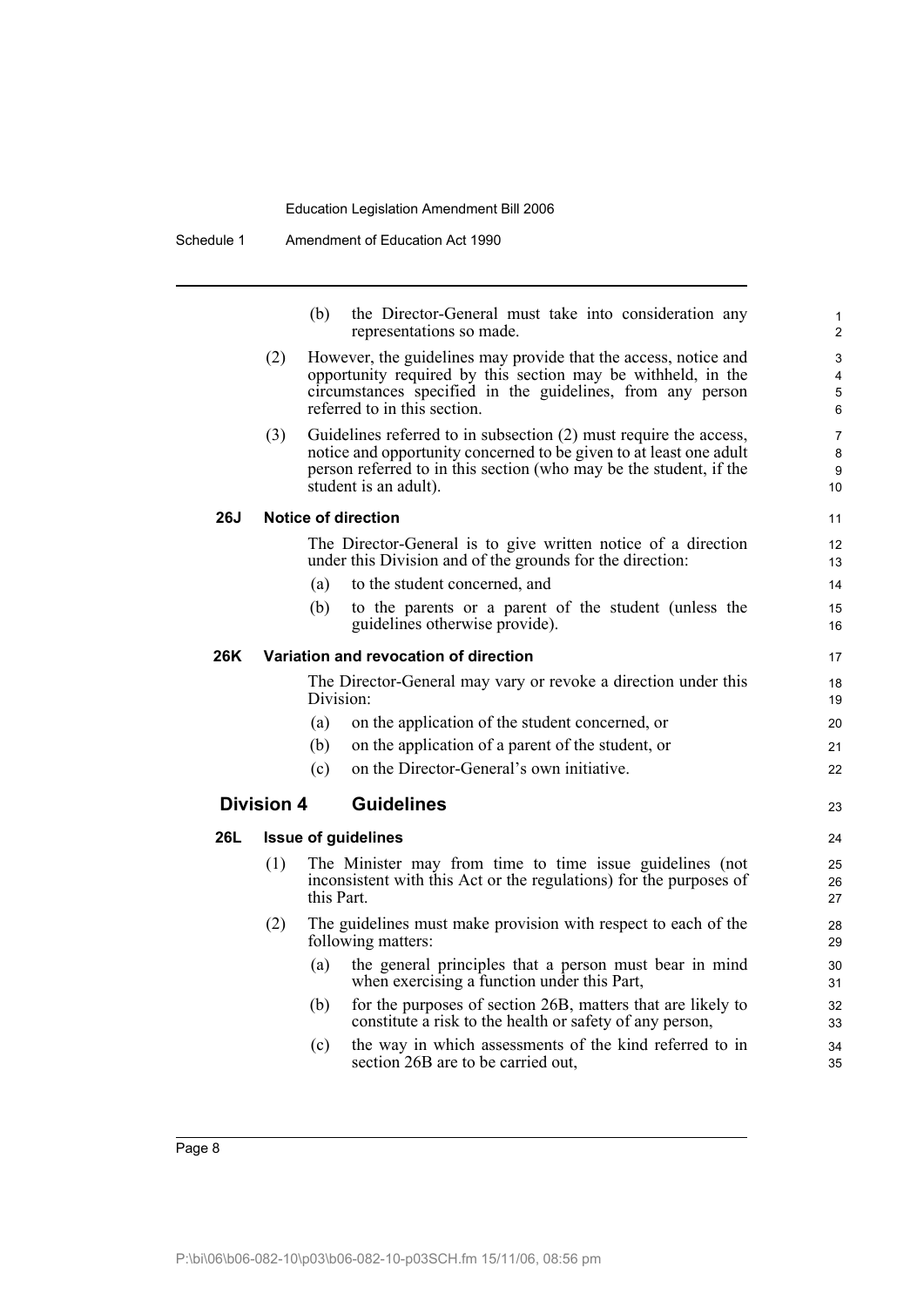Amendment of Education Act 1990 Schedule 1

|     | (d)                                                                               | memoranda of understanding between relevant agencies<br>for the purposes of Division $2$ , including who may enter<br>memoranda of understanding on behalf of relevant<br>agencies, | $\mathbf{1}$<br>$\overline{2}$<br>3<br>4 |  |  |
|-----|-----------------------------------------------------------------------------------|-------------------------------------------------------------------------------------------------------------------------------------------------------------------------------------|------------------------------------------|--|--|
|     | (e)                                                                               | the kind of information that may, or must (if any), be<br>sought under Division 2,                                                                                                  | 5<br>6                                   |  |  |
|     | (f)                                                                               | who may make a request for information under section<br>26D on behalf of the Department of Education and<br>Training, a non-government schools authority or a school,               | $\overline{7}$<br>8<br>9                 |  |  |
|     | (g)                                                                               | who may provide information on behalf of relevant<br>agencies,                                                                                                                      | 10<br>11                                 |  |  |
|     | (h)                                                                               | the circumstances in which a relevant agency may refuse<br>to provide information requested under Division 2,                                                                       | 12<br>13                                 |  |  |
|     | (i)                                                                               | the way in which information obtained under Division 2 is<br>to be kept and the length of time that it is to be kept,                                                               | 14<br>15                                 |  |  |
|     | (i)                                                                               | additional circumstances (if any) in which the information<br>may be passed on, and to whom it may be passed on,                                                                    | 16<br>17                                 |  |  |
|     | (k)                                                                               | the circumstances in which the Director-General or a<br>school is not required to consult the student concerned or<br>the parents or a parent of the student under section 26E,     | 18<br>19<br>20                           |  |  |
|     | (1)                                                                               | the procedures (other than those required by section 26I) to<br>be followed before a direction under Division 3 is given,<br>varied or revoked by the Director-General,             | 21<br>22<br>23                           |  |  |
|     | (m)                                                                               | the kinds of government schools that may be specified in<br>such a direction,                                                                                                       | 24<br>25                                 |  |  |
|     | (n)                                                                               | the circumstances in which notice of such a direction is not<br>required to be given to the parents of the student<br>concerned.                                                    | 26<br>27<br>28                           |  |  |
|     | (0)                                                                               | the way in which such a direction is to be reviewed<br>following an application for a variation or revocation of it.                                                                | 29<br>30                                 |  |  |
| (3) |                                                                                   | The guidelines may also make provision with respect to such<br>other matters as the Minister considers appropriate.                                                                 | 31<br>32                                 |  |  |
| (4) | The Minister may from time to time amend or revoke the<br>33<br>guidelines.<br>34 |                                                                                                                                                                                     |                                          |  |  |
| (5) |                                                                                   | The guidelines, and any instrument amending or revoking the<br>guidelines, must be published in the Gazette.                                                                        | 35<br>36                                 |  |  |
| (6) |                                                                                   | The guidelines as in force from time to time must be made<br>publicly available in such manner as the Minister thinks<br>appropriate.                                               | 37<br>38<br>39                           |  |  |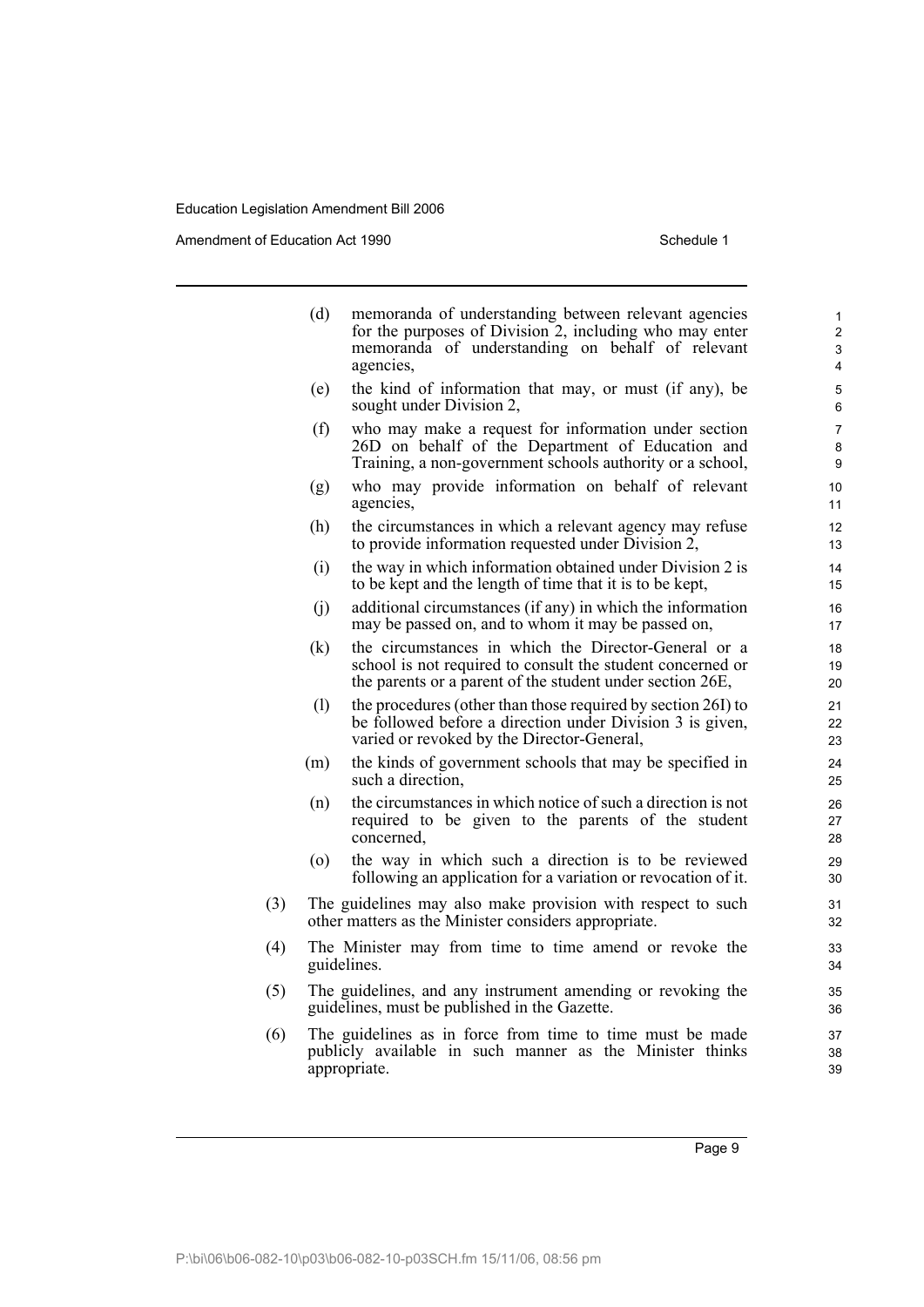Schedule 1 Amendment of Education Act 1990

|      | 26M<br><b>Compliance with guidelines</b>         | 1                                                                                                                                                                                                                                                                          |
|------|--------------------------------------------------|----------------------------------------------------------------------------------------------------------------------------------------------------------------------------------------------------------------------------------------------------------------------------|
|      |                                                  | It is the duty of any person or agency involved in the<br>$\overline{c}$                                                                                                                                                                                                   |
|      |                                                  | administration of, or having functions under, this Part to comply<br>3<br>with any applicable guidelines.<br>4                                                                                                                                                             |
| [6]  | Sections 28 (5) (b) and 100 (2) (a)              | 5                                                                                                                                                                                                                                                                          |
|      | Omit "that Director-General" wherever occurring. | 6                                                                                                                                                                                                                                                                          |
|      | Insert instead "the Director-General".           | 7                                                                                                                                                                                                                                                                          |
| [7]  | Section 28 (5) (e)                               | 8                                                                                                                                                                                                                                                                          |
|      | Omit the paragraph. Insert instead:              | 9                                                                                                                                                                                                                                                                          |
|      | (e)                                              | a nominee of the Director-General who is, in the opinion<br>10                                                                                                                                                                                                             |
|      | Department,                                      | of the Director-General, a senior member of the<br>11<br>12                                                                                                                                                                                                                |
| [8]  | Sections 95 (1) (b) (iii) and 102 (2) (h)        | 13                                                                                                                                                                                                                                                                         |
|      | Commission Act 1990" wherever occurring.         | Omit "within the meaning of the Technical and Further Education<br>14<br>15                                                                                                                                                                                                |
| [9]  | <b>Section 123 Evidence</b>                      | 16                                                                                                                                                                                                                                                                         |
|      | Insert after section $123(3)$ :                  | 17                                                                                                                                                                                                                                                                         |
|      | (4)<br>Director-General                          | In any proceedings under this Act for an offence against section<br>18<br>$23$ (1) (a), a certificate purporting to be signed by the<br>19<br>that, to the best<br>stating<br>of<br>the<br>20<br>Director-General's belief, on any day specified in the certificate:<br>21 |
|      | (a)                                              | a child was not enrolled as a student at a government<br>22<br>school or registered non-government school, and<br>23                                                                                                                                                       |
|      | (b)                                              | the child was not registered for home schooling,<br>24                                                                                                                                                                                                                     |
|      |                                                  | is admissible in evidence and is prima facie evidence that the<br>25<br>child was not so enrolled or registered.<br>26                                                                                                                                                     |
| [10] |                                                  | Schedule 3 Savings, transitional and other provisions<br>27                                                                                                                                                                                                                |
|      | Insert at the end of clause $2(1)$ :             | 28                                                                                                                                                                                                                                                                         |
|      |                                                  | <b>Education Legislation Amendment Act 2006</b><br>29                                                                                                                                                                                                                      |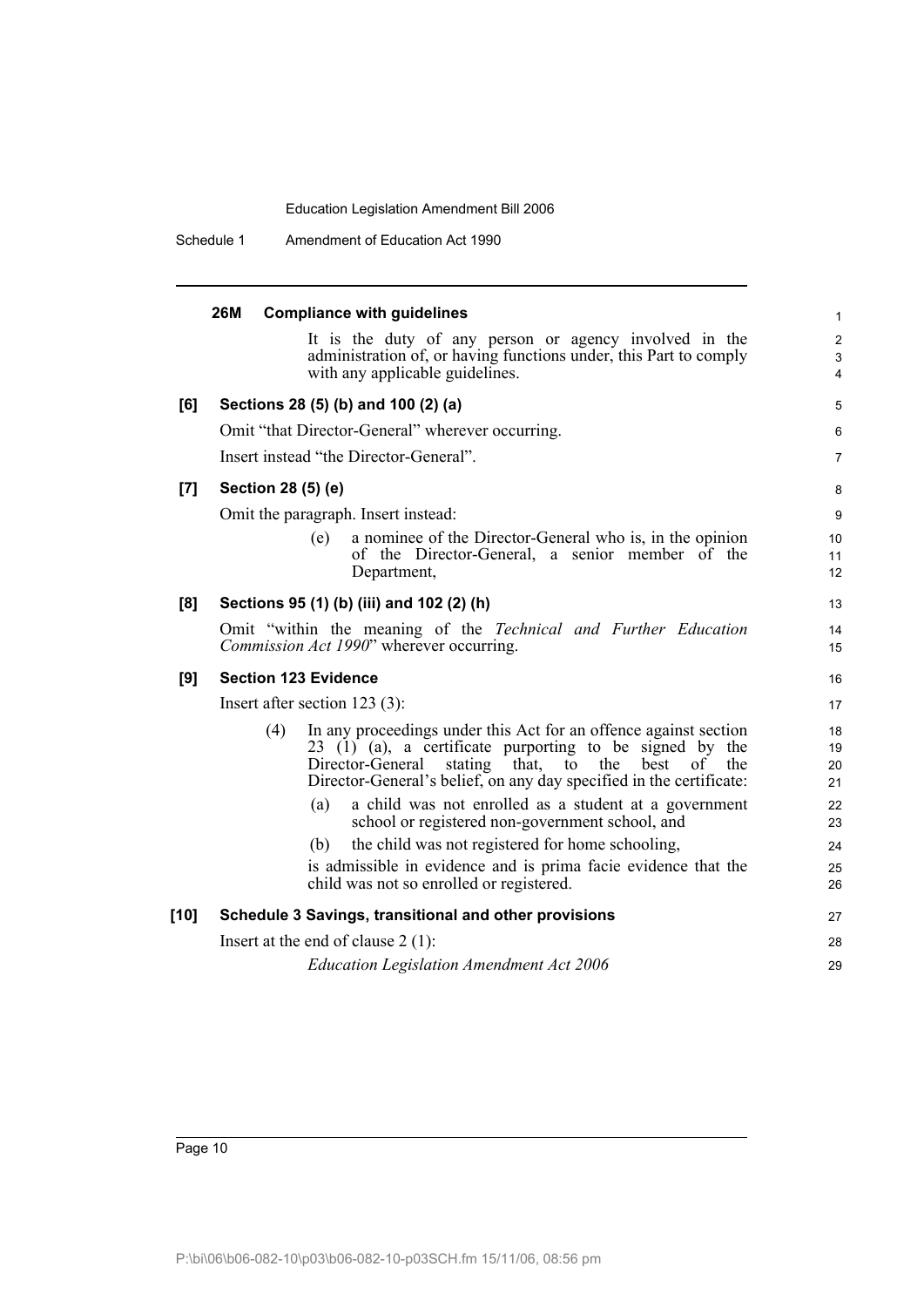Amendment of Education Regulation 2001 and the Schedule 2

#### <span id="page-12-0"></span>**Schedule 2 Amendment of Education Regulation 2001** (Section 4) **Clause 5 Publication of results and other matters: section 18A** Insert after clause 5 (1) (b): (c) results of annual assessments of the academic performance of students contained in reports to parents on student achievement. 1 2 3 4 5 6 7 8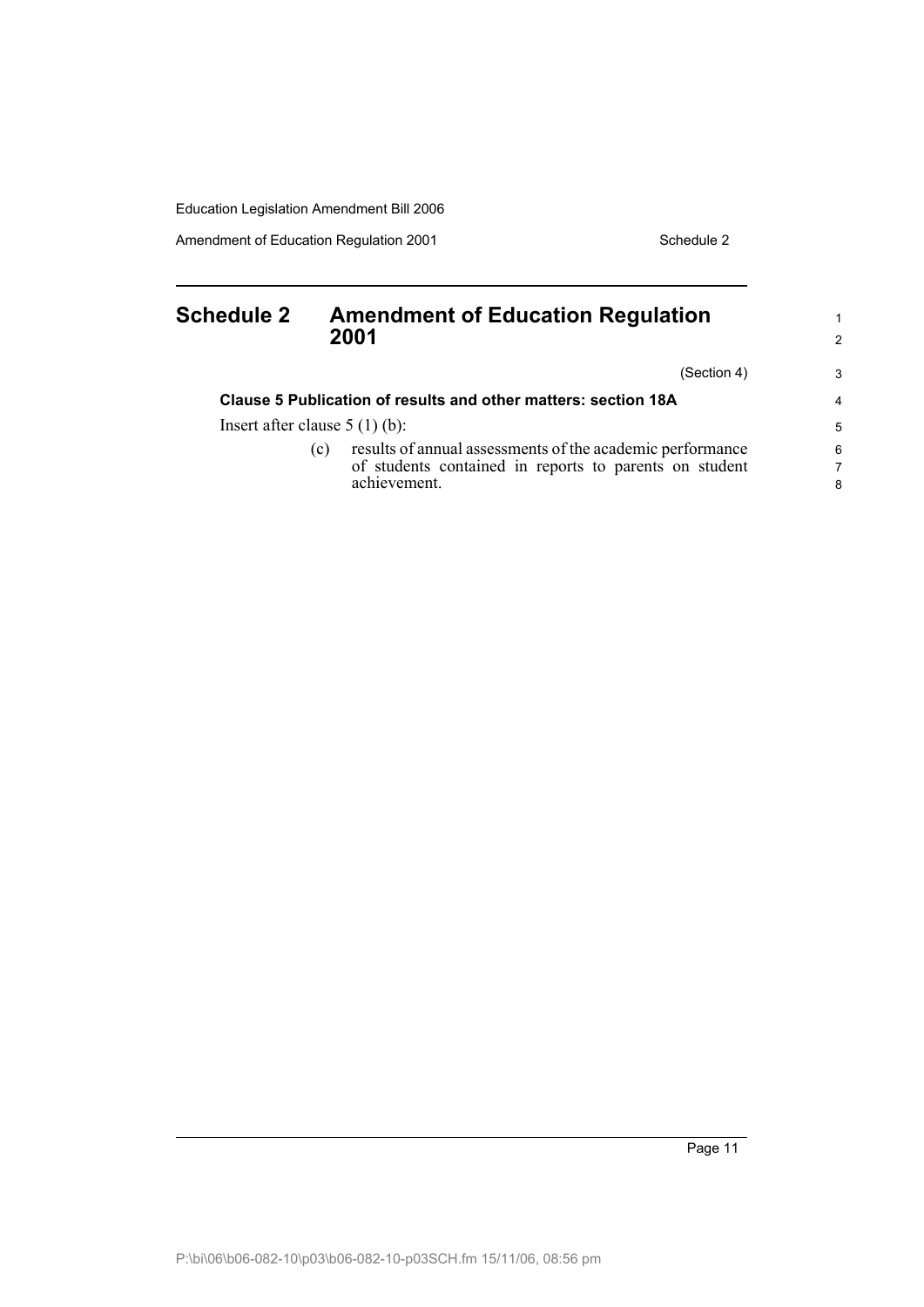Schedule 3 Amendment of Education (School Administrative and Support Staff) Act 1987

## <span id="page-13-0"></span>**Schedule 3 Amendment of Education (School Administrative and Support Staff) Act 1987**

(Section 5)

1 2 3

4

| [1] |                       |     | <b>Section 34 Delegation by Director-General</b>                                                                                                                                                                                        | 5                    |
|-----|-----------------------|-----|-----------------------------------------------------------------------------------------------------------------------------------------------------------------------------------------------------------------------------------------|----------------------|
|     |                       |     | Omit ", other than this power of delegation".                                                                                                                                                                                           | 6                    |
| [2] | <b>Section 34 (2)</b> |     |                                                                                                                                                                                                                                         | $\overline{7}$       |
|     |                       |     | Insert at the end of section 34:                                                                                                                                                                                                        | 8                    |
|     | (2)                   | If: |                                                                                                                                                                                                                                         | 9                    |
|     |                       | (a) | a function of the Director-General is delegated to a person<br>in accordance with subsection (1), and                                                                                                                                   | 10<br>11             |
|     |                       | (b) | the instrument of delegation authorises the sub-delegation<br>of the function,                                                                                                                                                          | 12<br>13             |
|     |                       |     | then, subject to any conditions to which the delegation is subject,<br>the person to whom the function is delegated may sub-delegate<br>the function to any other person to whom the function may be<br>delegated under subsection (1). | 14<br>15<br>16<br>17 |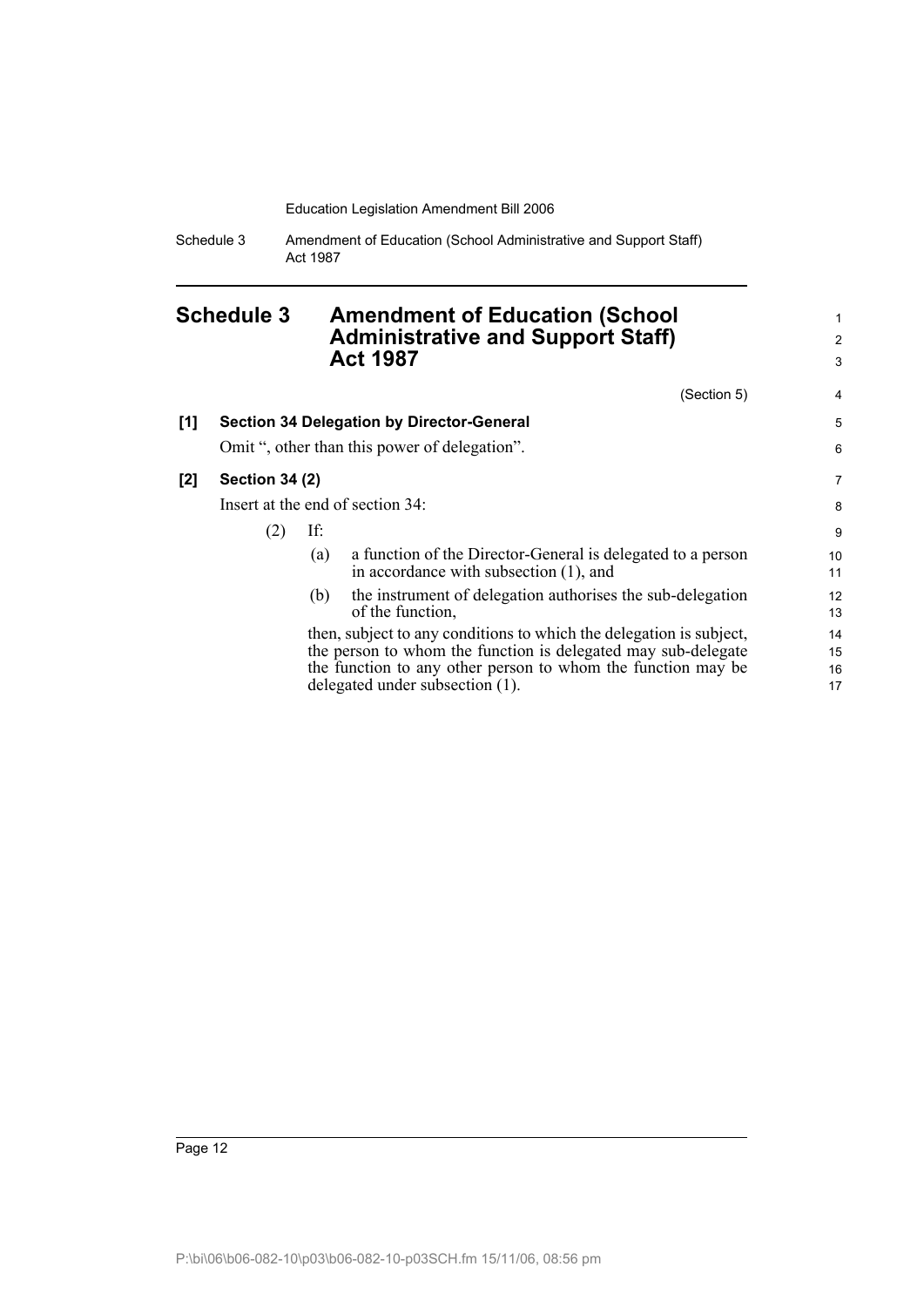Amendment of Teaching Service Act 1980 Schedule 4

<span id="page-14-0"></span>

| <b>Schedule 4</b> |     | <b>Amendment of Teaching Service</b><br><b>Act 1980</b> |                                                                                                                                                                                           | $\mathbf{1}$<br>$\overline{2}$                                                                                                                                                                                                                                                                                                                                                                                                                                                                                                                                                                                                                                                                                                                                                                                                                                                                                        |
|-------------------|-----|---------------------------------------------------------|-------------------------------------------------------------------------------------------------------------------------------------------------------------------------------------------|-----------------------------------------------------------------------------------------------------------------------------------------------------------------------------------------------------------------------------------------------------------------------------------------------------------------------------------------------------------------------------------------------------------------------------------------------------------------------------------------------------------------------------------------------------------------------------------------------------------------------------------------------------------------------------------------------------------------------------------------------------------------------------------------------------------------------------------------------------------------------------------------------------------------------|
|                   |     |                                                         | (Section 6)                                                                                                                                                                               | 3                                                                                                                                                                                                                                                                                                                                                                                                                                                                                                                                                                                                                                                                                                                                                                                                                                                                                                                     |
|                   |     |                                                         |                                                                                                                                                                                           | 4                                                                                                                                                                                                                                                                                                                                                                                                                                                                                                                                                                                                                                                                                                                                                                                                                                                                                                                     |
|                   |     |                                                         |                                                                                                                                                                                           | 5                                                                                                                                                                                                                                                                                                                                                                                                                                                                                                                                                                                                                                                                                                                                                                                                                                                                                                                     |
|                   |     |                                                         |                                                                                                                                                                                           | 6                                                                                                                                                                                                                                                                                                                                                                                                                                                                                                                                                                                                                                                                                                                                                                                                                                                                                                                     |
|                   |     |                                                         |                                                                                                                                                                                           | $\overline{7}$<br>8                                                                                                                                                                                                                                                                                                                                                                                                                                                                                                                                                                                                                                                                                                                                                                                                                                                                                                   |
|                   |     |                                                         |                                                                                                                                                                                           | 9                                                                                                                                                                                                                                                                                                                                                                                                                                                                                                                                                                                                                                                                                                                                                                                                                                                                                                                     |
|                   |     |                                                         |                                                                                                                                                                                           | 10                                                                                                                                                                                                                                                                                                                                                                                                                                                                                                                                                                                                                                                                                                                                                                                                                                                                                                                    |
|                   |     |                                                         |                                                                                                                                                                                           | 11                                                                                                                                                                                                                                                                                                                                                                                                                                                                                                                                                                                                                                                                                                                                                                                                                                                                                                                    |
|                   |     |                                                         |                                                                                                                                                                                           | 12                                                                                                                                                                                                                                                                                                                                                                                                                                                                                                                                                                                                                                                                                                                                                                                                                                                                                                                    |
|                   |     |                                                         |                                                                                                                                                                                           | 13                                                                                                                                                                                                                                                                                                                                                                                                                                                                                                                                                                                                                                                                                                                                                                                                                                                                                                                    |
|                   |     |                                                         |                                                                                                                                                                                           | 14                                                                                                                                                                                                                                                                                                                                                                                                                                                                                                                                                                                                                                                                                                                                                                                                                                                                                                                    |
|                   |     |                                                         |                                                                                                                                                                                           | 15                                                                                                                                                                                                                                                                                                                                                                                                                                                                                                                                                                                                                                                                                                                                                                                                                                                                                                                    |
|                   |     |                                                         |                                                                                                                                                                                           | 16                                                                                                                                                                                                                                                                                                                                                                                                                                                                                                                                                                                                                                                                                                                                                                                                                                                                                                                    |
|                   |     |                                                         |                                                                                                                                                                                           | 17                                                                                                                                                                                                                                                                                                                                                                                                                                                                                                                                                                                                                                                                                                                                                                                                                                                                                                                    |
|                   |     |                                                         |                                                                                                                                                                                           | 18                                                                                                                                                                                                                                                                                                                                                                                                                                                                                                                                                                                                                                                                                                                                                                                                                                                                                                                    |
|                   |     |                                                         |                                                                                                                                                                                           | 19                                                                                                                                                                                                                                                                                                                                                                                                                                                                                                                                                                                                                                                                                                                                                                                                                                                                                                                    |
| 21                |     |                                                         |                                                                                                                                                                                           | 20                                                                                                                                                                                                                                                                                                                                                                                                                                                                                                                                                                                                                                                                                                                                                                                                                                                                                                                    |
|                   | (1) |                                                         |                                                                                                                                                                                           | 21<br>22<br>23                                                                                                                                                                                                                                                                                                                                                                                                                                                                                                                                                                                                                                                                                                                                                                                                                                                                                                        |
|                   |     |                                                         |                                                                                                                                                                                           | 24                                                                                                                                                                                                                                                                                                                                                                                                                                                                                                                                                                                                                                                                                                                                                                                                                                                                                                                    |
|                   |     | (a)                                                     | have been validly made and always to have had effect<br>regardless of by whom it was made, and                                                                                            | 25<br>26<br>27                                                                                                                                                                                                                                                                                                                                                                                                                                                                                                                                                                                                                                                                                                                                                                                                                                                                                                        |
|                   |     | (b)                                                     | in relation to matters arising on or after that date, is taken<br>to have been validly made and has effect, and may be<br>repealed or amended, as if it had been made by the<br>Governor. | 28<br>29<br>30<br>31                                                                                                                                                                                                                                                                                                                                                                                                                                                                                                                                                                                                                                                                                                                                                                                                                                                                                                  |
|                   |     | Part 5                                                  | Omit the section.<br>section $100(1)$ .                                                                                                                                                   | Section 99 Making of regulations by Governor<br><b>Section 100 Regulations</b><br>Omit "The Director-General may, with the approval of the Governor," from<br>Insert instead "The Governor may".<br>Section 100 (1) (j)<br>Omit "(Schedule 3 excepted)" wherever occurring.<br><b>Schedule 3 Savings and transitional provisions</b><br>Insert at the end of clause $2(1)$ :<br><b>Education Legislation Amendment Act 2006</b><br>Schedule 3, Part 5<br>Insert after Part 4:<br>Provisions consequent on enactment of<br><b>Education Legislation Amendment</b><br><b>Act 2006</b><br><b>Existing regulations</b><br>Any regulation under this Act that was made, or that purports to<br>have been made, before the date of assent to the <i>Education</i><br>Legislation Amendment Act 2006, whether by the Governor or by<br>the Director-General:<br>in relation to matters arising before that date, is taken to |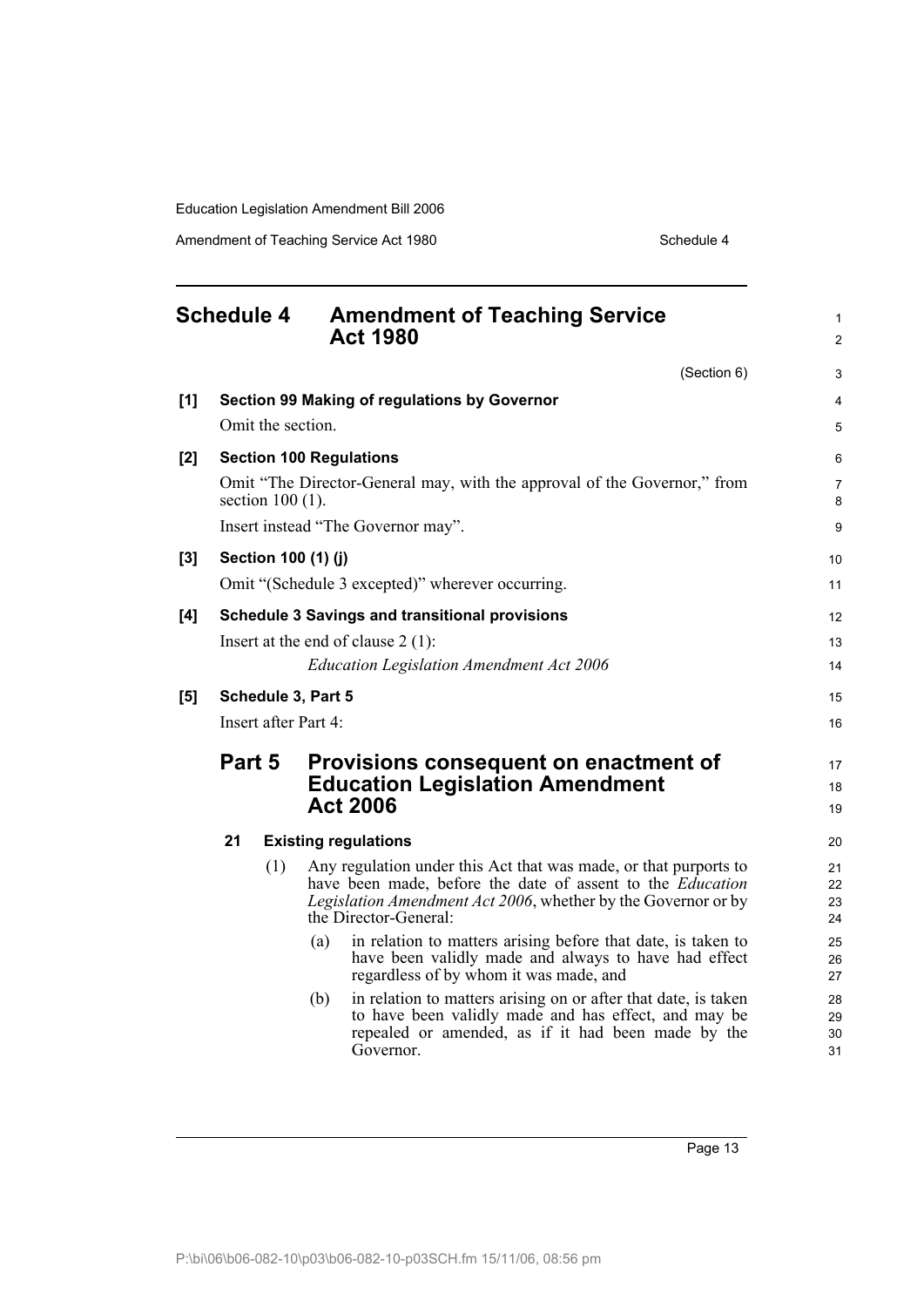| Schedule 4 | Amendment of Teaching Service Act 1980 |  |  |  |  |
|------------|----------------------------------------|--|--|--|--|
|------------|----------------------------------------|--|--|--|--|

(2) Anything done or omitted to be done in accordance with, or in contravention of, a regulation referred to in subclause (1) has the same effect, and is taken always to have had the same effect, as it would have had were this clause to have been in force when it was done or omitted to be done.

(3) Any reference in this clause to making a regulation includes a reference to approving the making of a regulation.